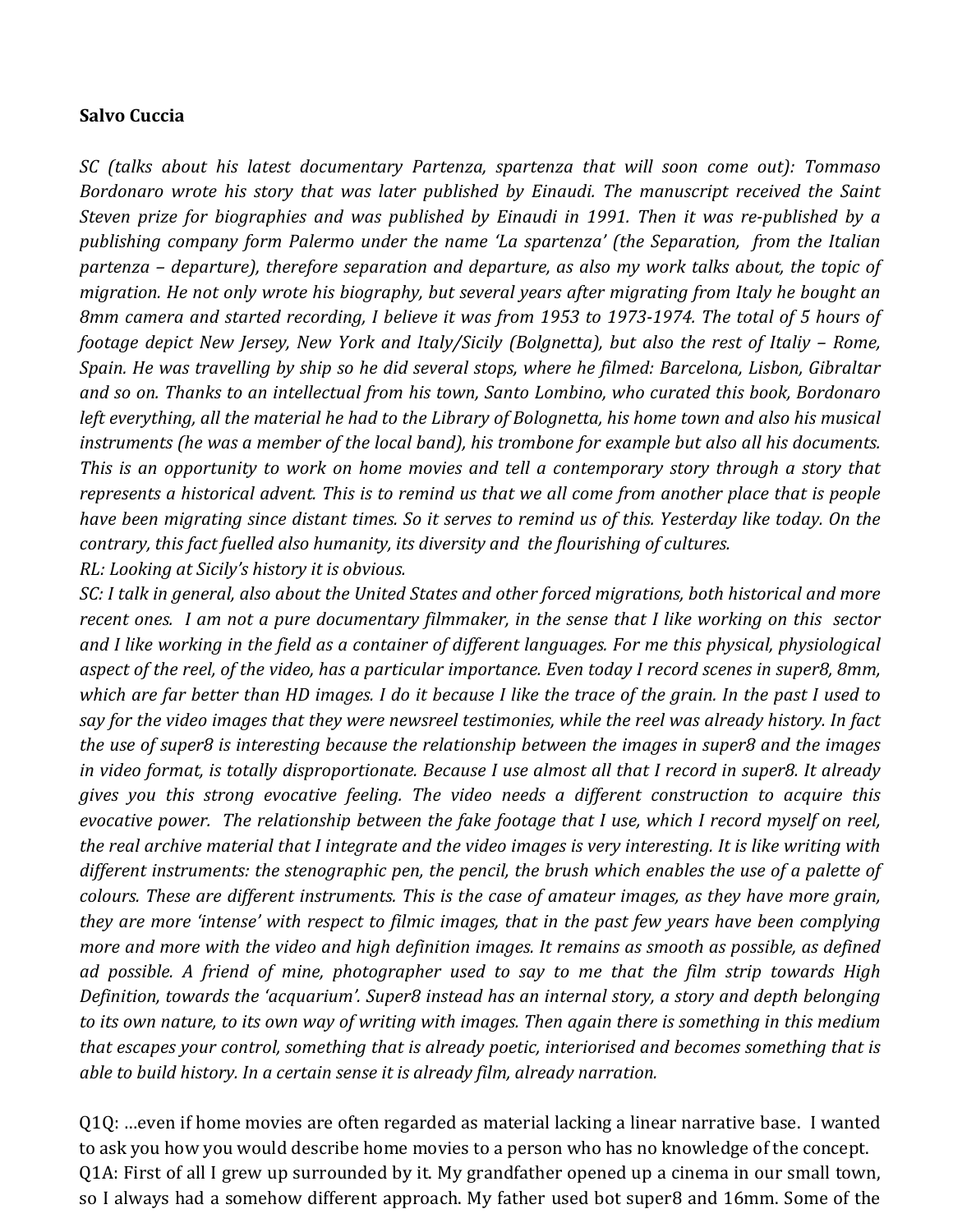16mm images shot by my father you could see in the documentary 'A solider in love' (soldato innamorato). These images were shot with a Kingston, received as a gift from his godfather, a man who often travelled. I still got the camera, which has a fixed optics and which I would have liked to use in my documentary, but unfortunately was hard to manage and therefore not possible to use. From a conceptual point of view, the home movie definition depends much on the person who shot it. This is because home movies have this documentary approach, which keeps mainly in the sphere of family life and its events such as baptisms, recurring festivities or weddings, but which also leaves a trace of the places, of the social sphere (also made of traditions). This is a very important aspect in my opinion. Nowadays their historical importance is attributed to this capacity of reflecting a past that does not belong to official history, to history as we learned it. Then there is the difference between filmmaker and filmmaker. Those who acted like filmmakers, just like Bordonoaro who acted as a director with his movies; in some scenes it is visible how he organizes 'the set', how he makes the characters of his home movies 'catwalk' in front of the camera, creating a sort of minidirecting set.

 $Q1Q$ : So his style is closer to the ide of 'cineclubs', which in the UK for example had a major role in developing the amateur scene, but one with more 'claims' towards professional filmmaking.

Q1A: This goes instead towards another sector, which is more curated and authorial and which are present also here. In Palermo during the 70s there were groups of 'superottisti' engaged in more professional filmmaking, some three of four. Then the ability of the filmmaker is essential. In this sector we can find material that is high quality. Then the importance of super8 and 8mm is the documentation of places that they enable. You have the main characters, then you have on the background different places, squares and streets that have changed. Often for those who are making a 'reconstruction' work like I do, these images are very important.

Q2Q: Regarding the public of this material, how do you think it was changed during the past years? Q2A: With respect to documentary, I believe it has changed dramatically. Documentary influenced fiction cinema in a radical way. So much that cinema has borrowed this need to tell stories, to simulate somehow reality, above all in the topics that are approached. Therefore documentary had a strong impact and that the cinema industry is doing this in another way: it uses it in order to repropose a documentary form inside fiction, in order to tell stories that becomes more evocative, based on different effects. I think documentary has gives a decisive turn to cinema, which is a cinema mainly based on reality, both if you speak about families and intimate issues, or historical and social facts. The documentary that narrates stories using home movies, had had obviously an influence on these developments. The idea is also that the home movie literally speaking, is the document by excellence, in the sense that costume designers and production designers do not only get inspiration from archives, but they also go and see how people lived. In my opinion, above all in America, both actors and filmmakers have a great interest in seeing home movies, as this material reveals traditions and social practices, and from this footage they are able to individuate human typologies, their movements and their gestures.

Q2Q: A nice scanning of the past.

Q2A: Yes, and if they need to get inspiration from different characters, the home movie is fundamental, because it conveys the spirit of a period.

Q2Q: What do you think about experimental cinema with this footage?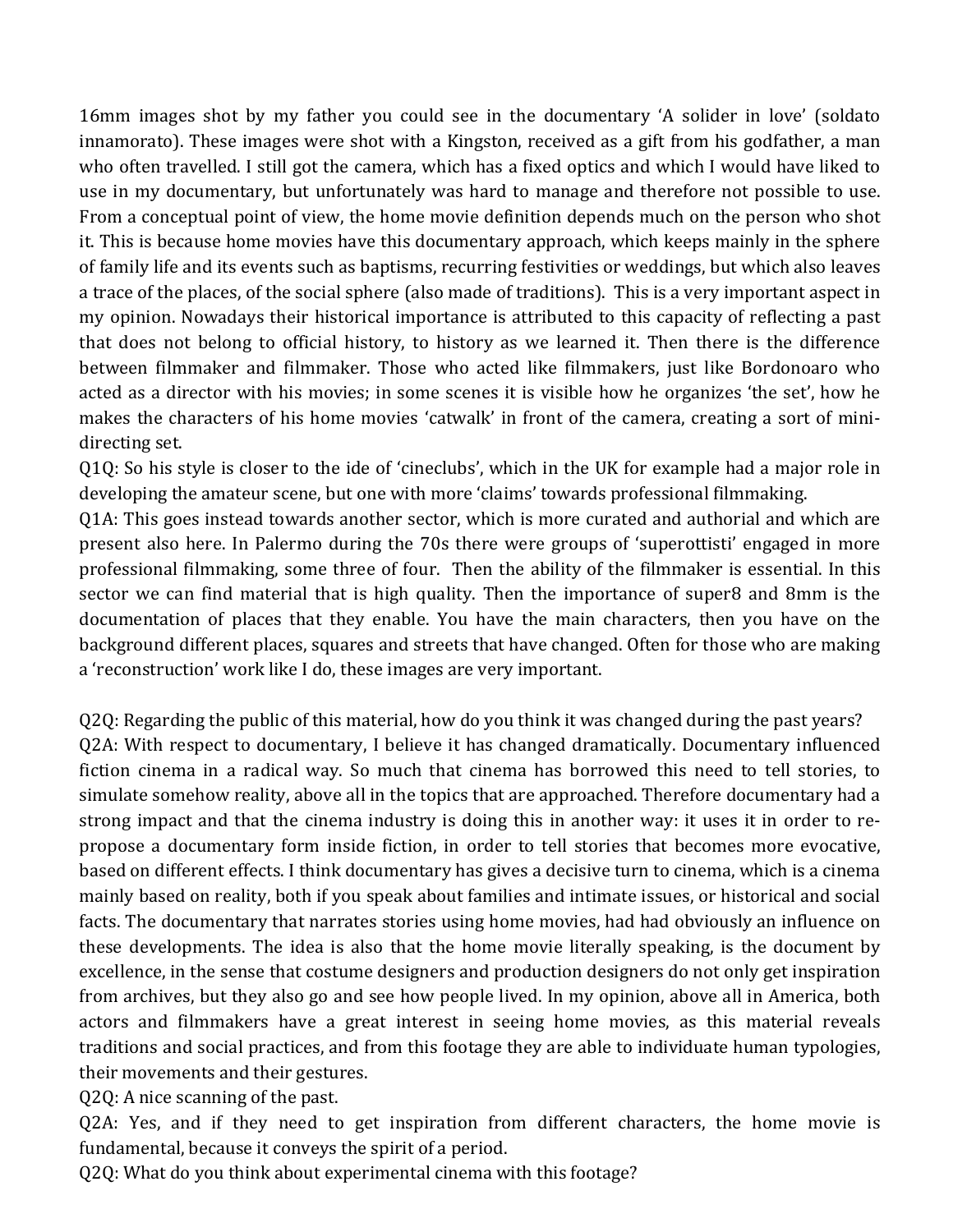$Q2A$ : This is something that I experimented myself, to work directly on the reel, to alter it by scratching it or pouring over them corrosive substances. In my opinion it was a beautiful thing to look at the film still with a lens and observe how this modified. Mechanic interventions have the peculiarity of creating a specific effect at a given moment, which is unrepeatable. I call them unique mechanical processes, which I applied to super8, while letting myself inspired by the cinema of the 20s until the 60s and 70s and then I continued with the video. I often work with these mechanic effects, for which I do a separate folder on my computer where I store them. I have been experimenting with these effects since the 90s, as I was not satisfied with pre-fabricated computer effects or editing software effects and I had no financial means to use important special effects. I worked on multiple layers: recording the scenes, then overlapping these images with different optical solutions such as pouring water on the film strip or overlapping the image with various membranes; these have left unrepeatable effects. I started doing this with 'cieli altissimi' which is an artistic installation and performance on multiple monitors; for this work I called several directors to do the live work, the audio part, which was quite peculiar. Then I reproduced a video of 12 minutes that is based on this thing: we were in the studio and I was dissatisfied with the effects achieved, so I started recording the effects. I started working like this on multiple layers, like a painter who spreads several layers of colours on the canvas. Overlapping these effects with the initial recordings and the visual effects of the computer, I was able to develop something satisfying. But this is born from the fact that I also worked even if briefly on super8, scratching the reel, applying acids or markers. As Hitchcock used to say: I like cinema, but before this comes the film reel, in a material way. Then growing up inside a cinema  $-1$  lived above the cinema, like in Cinema Paradiso and in the evenings I often stayed inside the projector room  $-$  gave me the possibility to see the film from backstage since I was a child. I was able to see how film was made, the material it was composed of, that is was made of many photographs called stills that were illuminated and projected in a sequence. Also for home movies it is a similar situation. I started experimenting directly on the film and damaged many reels, but fortunately I stopped in time. My work is based on this aspect. Also in 'La spartenza' I used mechanic effects. For example the ruined image of the main character – I do not know if I have something here. Also in this case I used mechanic effects. Let me see if I have here something I can show you. (Pause) Since the beginning of cinema, the fact of working on an object that possessed its consistency, the artist tried to leave their own imprint on it; because the interesting thing is to look at reality, but also to have the possibility to modify reality not for the sake of transforming it to appropriate it, but to see it better. All this takes us back to reality and to abstract cinema; reality is what is inside our minds and in front of us. These are two complementary things. What you see is the live streaming (like in TV) and inside is this hard disk. Memory elaborates images in their own ways. It re-works them during dreams. All the works done by artists since the existence of the reel is also this, I mean both theoretically, internally to one's own expressive language and externally, from a practical perspective, acting upon the film, upon the image. My teacher, Paul Ruiz used to paint on small pieces of glass; some images of 'the city of pirates' are painted. The landscapes become somehow strange, because its colours are vivid. He also liked to intervene on the film during the recording of the images. So the modification of reality is not modifying it in an objective....(pause) Q2Q: falsification?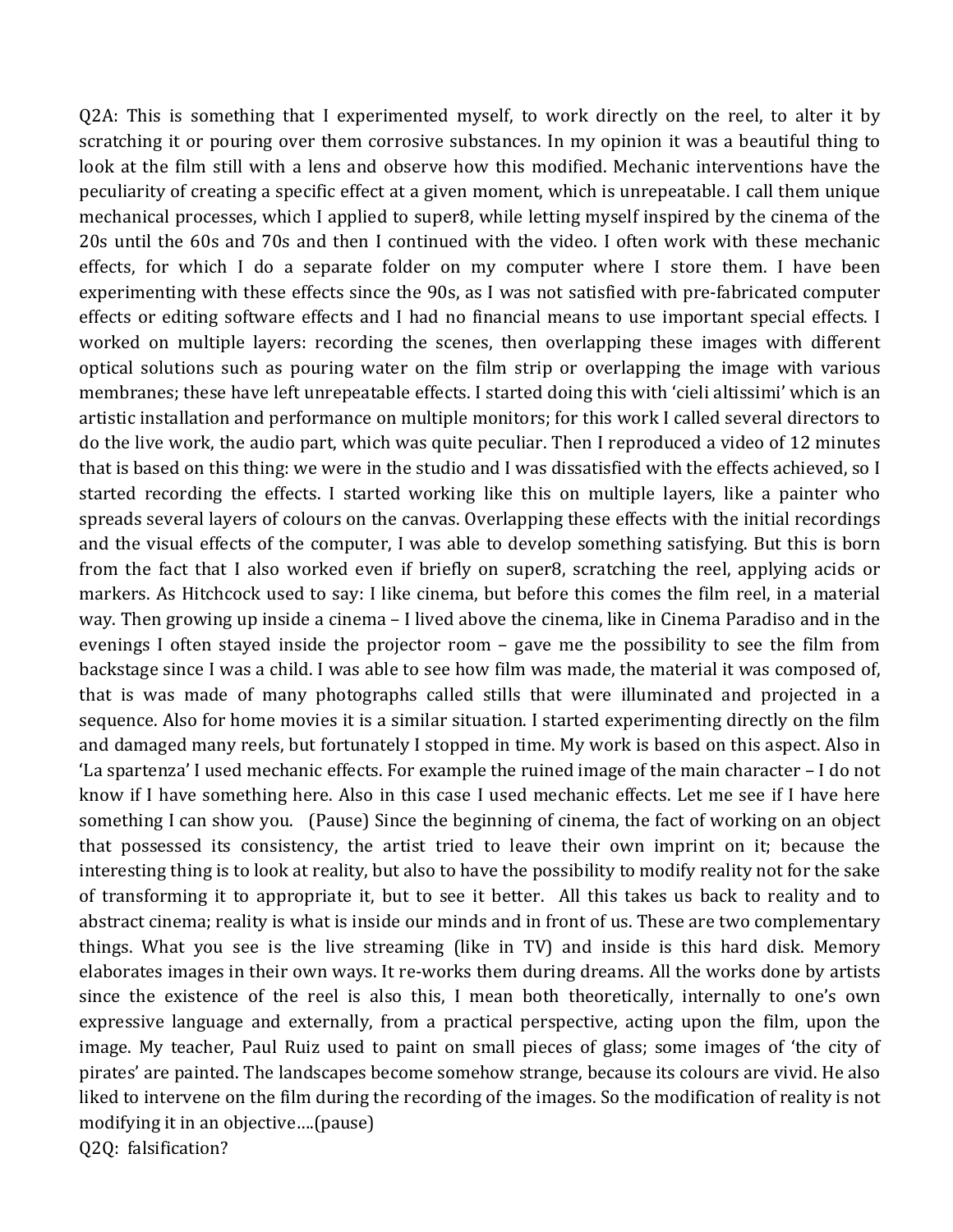Q2A: Yes, we can say that falsifying reality is necessary in order to narrate it. Everything starts with editing, then we pass to what you decide to frame, where you position the camera and so on. Surely this fact of acting upon reality is already part of this intervention on the film.

O3O: What kind of outputs do you think are more suited for the reuse of home movies?

Q3A: Definitely a strong role for the field of documentary. But at times they are being reused also in cinema.

Q3Q: Like Scorsese who reused this kind of footage.

Q3A: Yes, also in fiction film. Well a film that you know for sure is that of Alina Marazzi, 'For one more hour with you'.

Q3Q: Yes, of course.

Q3A: Among others, the sound was edited by Beni Atria, with whom I collaborated on different films and who became a scene editor thanks to me; I called him as a scene editor because I always worked on the relationship sound-image. It is strange to talk about it, as super8 scenes are mainly soundless images. Often we worked on this diachronic relation between sound and image, i.e working with past images and contemporary sounds or the other way around. We have done this with De Seta footage, but continued with other editors on a similar line, using sound unconventionally.

Q3Q: As you mentioned fiction film. How do you think it fits for the reuse of home movies?

Q3A: There are different cases of this kind of use, one I believe is also Italian. Personally, the feeling I had when recording in super8 was similar to that of splitting myself in two, one part of me becoming my father or my grandfather who used this medium. I do not often use super8 or 8mm in an authorial form. I need some images, but it is as if I identify with my father and his was of recording home movies. It is strange, but I have this kind of doubling, because the impact of this practice of the home movie (producing and watching them) had a strong influence on myself. In a certain way if leaves me with the impression also of being a tourist, a person who sees a place without knowing it. So you try to record everything and don't miss anything. A classic approach belonging to whom recorded at that time but who uses also today these formats, is that of wanting to capture, to see everything. And at this point you start making errors, because if you want to see everything, the church for example, you start performing lateral movements, up and down movements and so on. You would like to record it all but the medium does not permit this, as it can't capture the entire image. Then your eyes starts to wander. But wandering enables you to find also different things. The so-called errors of amateur filmmakers build the richness we have today. Then you need to…yes, this is what I was forgetting to say. The crucial thing about amateur film that clearly differentiates them from the same formats shot today is their standard length of about 3minutes/reel and the filmmakers had to address an economic and temporal question. The time aspect had made so that the filmmaker was performing an in-camera editing. You do not record freely as with digital and video where you can record limitless and can re-watch all the material you recorded. This is the turning point: you know you have a limited time during which you care able to record. You need therefore to select and put everything on a single reel, but without cutting scenes  $-$  this was something done by the more advanced filmmakers. In home movies can mainly find in-camera editing; good or bad as it is. For sure there is a will for synthesis, which is dictated by the medium. This is fundamental.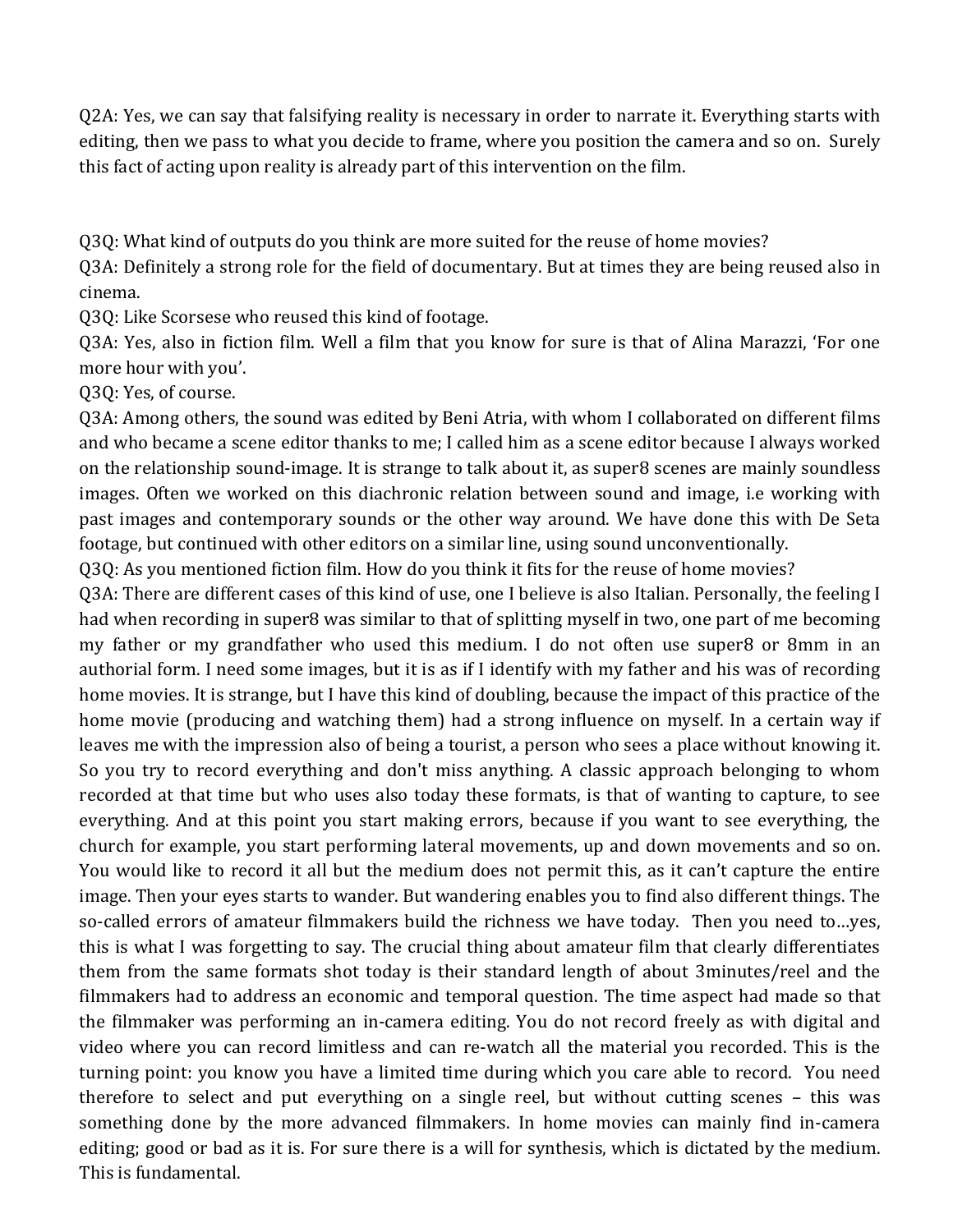Q4Q: During the creative process, did you see any difference between your own family's home movie scenes and home movies belonging to other archives?

Q4A: I can say that I am very detached from the process. I have been doing this for such a long time that I took some distance from the material in order to be able to work on it. In reality it is true that there is a very strong emotional factor in this kind of footage. Seeing my father's footage I was asking myself where my father was positioned at that moment in order to do the recordings. It is as if I was seeing him while he was shooting the images. It is as if I see myself too at those times, where I was positioned when my father was shooting the scenes. It is similar to a mirror. This memory has become as sort of a mirror.

Q4Q: Is it a moving mirror, that shows different things each time you see them or not?

Q4A: I can say that I was very moved when I edited 'Frank Zappa in Sicily'. I found there the images of a father figure who stands there in the town, looks at me and comes towards me (I recorded those scenes). But this was not because I had recorded those scenes. It is because he is looking at me, he looks in the camera. Often before the end of the reel, he used to rotate (and this was a thing that was common to more fulmmakers) the camera towards himself and perform a greeting looking into the lens. This end of the reel where the filmmaker reveals his own identity is very interesting, as it is like a sort of a signature but also as a sort of heritage. In the documentary of Frank Zappa, as it talked about the relation between me and my father and the relation between Luise and his father, it becomes very powerful. Maybe it happened to also cry together. He cried a lot here in Sicily, so that his mother made me cut some scenes from the film. In reality this gave me strong emotions and I am still touched today.

Q5Q: Do you think there are also difficult aspects of working with home movies?

Q5A: In general the work of the filmmaker is a long one. On the other hand also when you want to tell a story through images that you produce yourself (the so- called real cinema), you need to engage a lot with people and to dedicate time to specific situations. Then also in the editing phase you need to select scenes to do the final work. It happens therefore also in the case that you need to record the scenes, not only if you want to reuse archive images. It is the same situation, you need to dedicate time in either of the both cases because you need to find a specific situation. You find it in both cases by employing time.

Q5Q: Other difficulties do you see? What about the vision of the filmmaker that you need to integrate in your won work.

Q5A: Well I can cite a phrase by Frank Zappa: 'life is made from contrasting material'. The main point of this documentary is this. The wife of Frank Zappa cites this phrase, which is important. If your work is like this, like life, made of contrasting material, also Frank Zappa's music is made from contrasting material. I use archive footage of any kind, both of low and high quality, which I put together in order to create a sort of an epiphany, a final composition that is similar to the body with its different parts. For me they confer harmony and balance, to the entire work, as Truffaut used to say in his film 'The man who loved women'. This diversity of material and its richness is important for me. The other day I went to see a film on Henry Clapton, his story and several years ago I had seen a similar work on Joe Strummer (the founder of Clash). What is beautiful in these films is the audience experience of the parts recorded in super8. For example the childhood moments in super8 make you want to see more and more. This is the issue of dosage of this material inside a documentary. Maybe inside the documentary I did not like other things. But that thing to go and find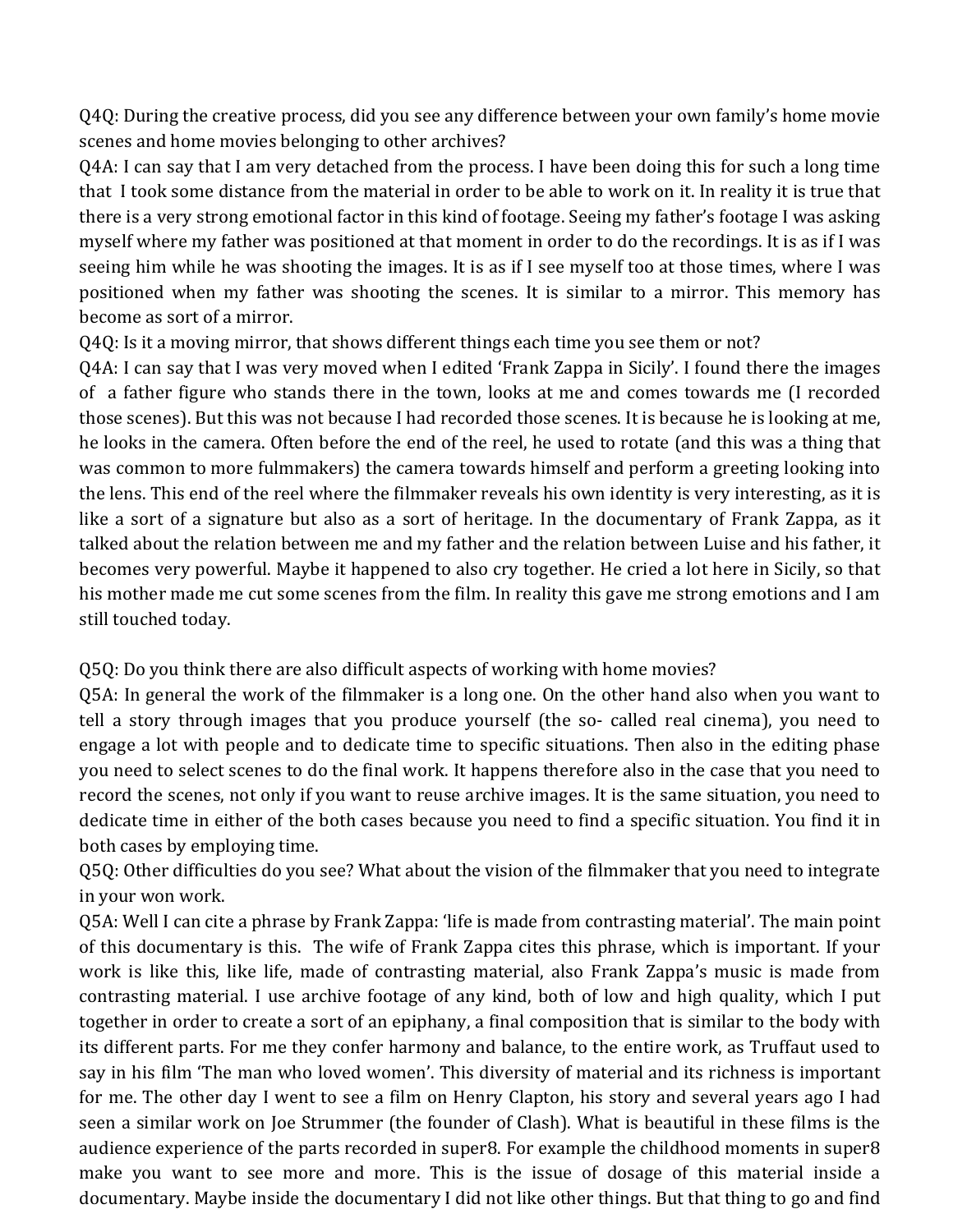that material, that has specific colours and is recorded in playful conditions; for example there are images where he plays as a child in front of his own house. These images have a strong evocative power, that it becomes universal. Beyond the special things with my father's recordings of which I was talking earlier, used in specific context, this type of material is able to give a sense of human universality. This is why they trigger strong emotions. Without this material, how are you able to tell the story of the life of a person? If he does not have this, the author needs to invent other things to substitute this material. It is important. I am answering now the previous question...

Q6Q: Do you think that home movie, being closer to everyday life and its emotions, is able to alter cinema through its evocative power?

Q6A: Yes, there is this capacity. Lets say that the authors using this footage guided the emotions and the reactions of the audience. Despite of having this brief timeframe of around 3 minutes during filmmakers were able to edit the scenes in the camera, what they filmed was not a synthesis. For example one entire reel contains no linear narrative that brings together various scenes, while the editing of this material by various authors, renders visible these crystals, these gems. They emerge like they emerge from the searching process among various notes, in an archive where all material is random. At a certain point you find that specific page, that spot that evokes emotions. This is our role, of us authors, through the work we do, may it be right or wrong, to bring to light these gems, that evoke special emotions. This is not because they are forcing us to feel, but because by being embedded into a wider structure, like precious gems, a balance is created, which the audience feels. For me this is fundamental. I think that the reuse of home movies is something very important, essential.

Q8Q: As you have watched so many Sicilian home movies, did you find recurrences in the way of shooting Sicilian home movies? Can we talk about a Sicilian 'way of doing'?

Q8A: More than a regional distinction I see a personal distinction; because each of us has his own way of doing and thinking and when using the camera without previous technical preparation, each of us manipulates the camera in a different way. At this point your material is somehow different from all the rest. I do not see specific differences, except for …(pause). You can analyse them from a different perspective. If you see for example footage shot by the grandfather of Alina Marazzi, who was a well-educated person, coming from a high social class, you realise that he had en incredible 'eye'. This footage is beautiful because a person with a rich culture and openness and sensitivity for the technical aspect has shot the images. He observes things very well and records images as well as he is able to see things. You remain speechless. The beauty of those images is so strong, compared to the footage produced by a person like Bordonaro, who goes to the US and records images that leave you with the sense that his method is basic. It is not only about the cinema culture you have but also about intention. In my opinion it depends much on the person shooting the images. Then again the social context, which appears in the images changes. There is an obvious difference between who shoots in Milan and who shoots in the South of Italy. As example the light plays an important part. With the Sicilian natural lighting the images you shoot have a different feel, the strong counter light offers an incredible effect to the scenes. For sure the clear difference can be made from person to person. These works do not have a technical structure behind them; they were done with the intent of documenting one's own family life. Therefore, I do not feel a specific difference. There is one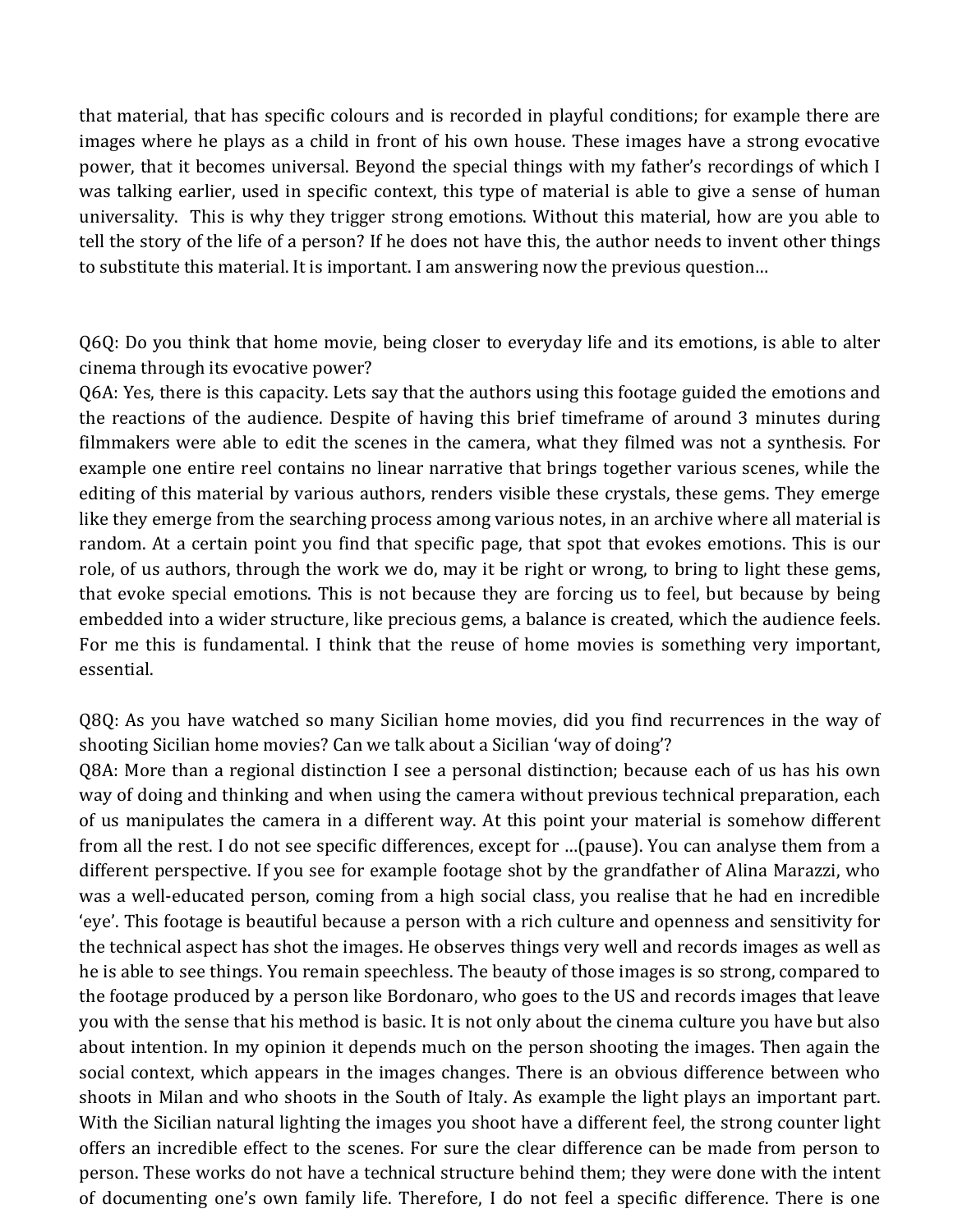aspect nevertheless: who used super8 was mainly part of a given social class that for sure did not belong to the farmers for example. My father for example and his friend ere people who already had a certain social level. The poor classes could not afford it. The extraordinary case of Tommaso Bordonaro is that: the first thing that he does when being well-off is to buy a recording camera, because he needs to prove that he can make it. He proves it through the images. He goes to the US, records his house and when he returns he show his home in the US to his family. Let me show you some parts of it. This is a lower quality version but it renders the idea (sound in the background). The footage was already quite damaged; a VHS recording that was in a bad state. (sound in the background). Here for example I edit my own and his footage in super8. I show you some brief examples of how he recorded his home in the US. I have shot these images in New Jersey. These are images of the 1950s.

Q9Q: It is nice this vision of contrasting material that takes the role of different parts of a body. In 'Soldier in love' you used footage from various resources. What part of this body do you assign to home movies inside this documentary?

Q9A: For sure the heart, the upper body part. I realise that the answer is foregone, but it is like this. Talking about my own family's home movies that I used in this documentary, it is clear that this type of material can become for a filmmaker a sort of a trap, because it gives you emotions while others are not touched by the material as you are. You are too much connected to this footage. I had the need to tell this story written by my grandfather. It was a sort of redemption, a big or small one, I don't know, but either way it was redemption. I redeemed somehow my grandfather's will in his attempt to fix his memories in time. In that documentary I did an operation. I used super8 not only in the form of material that was recorded by my father and those during the World War. To make this documentary I first travelled in the places depicted in the footage I had, from Yugoslavia to Friulio, carrying with me a super8 and recoding various settings. I wanted to be by myself and think while I was reading my grandfather's manuscript. Then I went to record various scenes with my super8, many of them shot from the car while driving around. It was an easy task with the super8, as it did not pose me any of the difficulties that appear with modern technology.

Q9Q: This is somehow strange because you would think the contrary, that with today's technology where everything is automatic you can shoot easily any kind of scene.

Q9A: Yes, it is like this, but it is true. With super8 everything is automatic; I already know the reaction of my camera. With a hand I was driving, with the other I was shooting the images. In the end I did not have the need to have a driver with me, as I was shooting the scenes myself. The conclusion in all of this is that this format is somehow interiorised; it is as if you have a super8 in your own mind, from which you put the images together. Somehow it is strange. It is as if things seem to overlap, but not completely. That what you see in super8 is slightly shifted, with regard to what you bear inside your own mind as a memory. It is as if something is changing, but it is somehow the same; I have my memories in super8 but each time they are revived.

Q9Q: To me it happens often with dreams, with situations that I live during the day which recall me of a state of dream.

Q9A: it is probably the same mechanism. If we look at home movies, with the arrival of the video, everything is transformed as it becomes decadent. This enforces my statement. The signs impressed on the film reel were building in their own right a narration; a story that becomes history and that is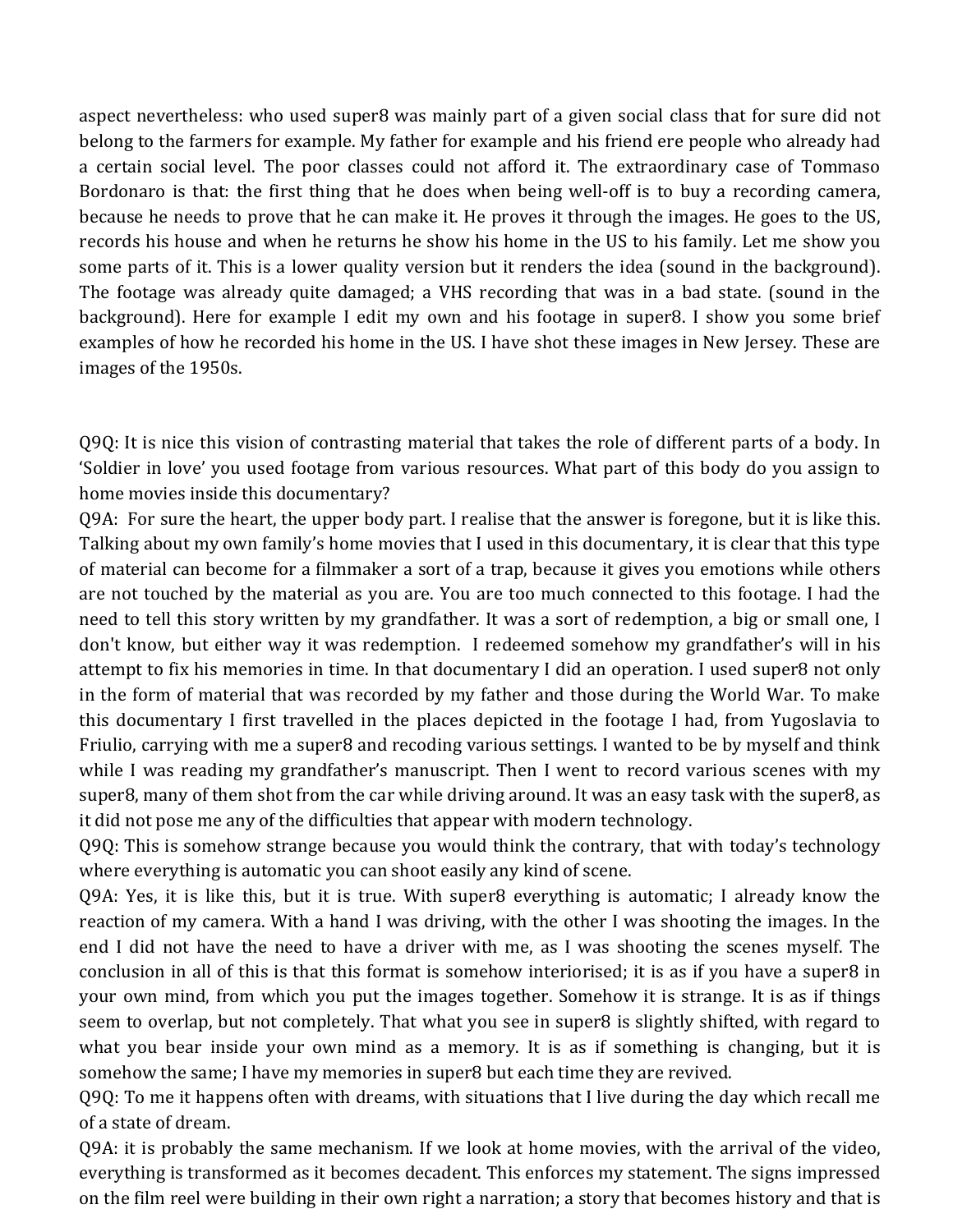not similar to the newsreel (like the video recalled). The decadence of memory begins with the obsolescence of the medium of the film.

## *RL: It is nice to see your recordings in super8 that offer somehow a nostalgic feeling.*

*SC:* Yes, here for example the first thing that came to my mind seeing those adolescents skating were *connected to Frank Capra's film 'Life is wonderful'. Here I found some material from the 2000, shot at Massimo Theater in Palermo, where Giovanni Solima has done Elis Island. And in the beginning of the first act of the play he introduced some word of Tommaso Bordonaro's book. Until a certain point in the play there is also this actor next to Bordonaro. Here he says for example that he started recuperating* his life. He was passionate about gardening.

*RL: Very vital images, transmitting the joyfulness of life.* 

*SC:* At this point he buys a house. These recordings accompany his sons growing up from children to adults, until they get married. He was always in his garden. This is his house.

*RL:* it seems he want to record everything, in order not to miss anything.

*SC: Yes, it is like documenting his own life. Because what he wants to say is that: I worked hard but I managed it, I am well-off, I bought a house. He shows these films to his family back in Sicily. Then we has* this will to record the first time back to Sicily, which is a very poetic scene. These are the words of his book and the images shot. There is Lisbon, Barcelona, Capri. Here he arrives in Palermo in 1955. (background sound of the documentary). He even records the harvest. This was his father. These images are very theatrical, very peculiar. He records it because he needs to show this to his family and friends *in* the US. Then we see his father. You need to see this because it looks like Dolce & Gabbana *(background sound of the documentary). This is a Sunday of September 1955. Here they also dance* among themselves. He wanted to make then the filmmaker. It was not a very common thing at that *time.* There was this tendency to arrange characters in order to record them, but not to choreograph *them this way, like he did. You can see this directing in these scenes.* 

Q10Q: As a last question I would like to show you some material and know from you what impression it leaves, what you think about it.

Q10A: Ouch, this was something my grandfather did (looking at the scene with rabbits). Looking at these images is like seeing my childhood again. I was born in 1960, so these images belong to me genetically. The scenes you have selected show also this social class difference, of places. Because the child who is at the sea is the son of someone who is wealthy, otherwise he was at work. Most probably his father did not work in the fields. In the 60s I recall this fact, uhmmm, for example the two elderly people talking to each other, I wonder if they have ever seen the seaside.

Q10Q: This scene is part of a larger recording belonging to a family living in a fisher village.

Q10A: Ah, ok, so this is at the sea.

Q10Q: Yes, it is a peculiar recording where they show their everyday life: fishing, but also playing and joking around. It was interesting for me to see also this vision, the low class society that shows life how it was: the happiness and sorrow of it. Were you touched by any of these scenes in a particular way?

Q10A: I did not know it was a fisher village. But if it was an inland village then for sure these people had never seen the sea. This is to say that people lived in the space of few kilometres distance from each other. So when someone shot these images, he found it as a sort of treasure, because there was no easy communication so each situation was a story in its own right; so much that the use of the